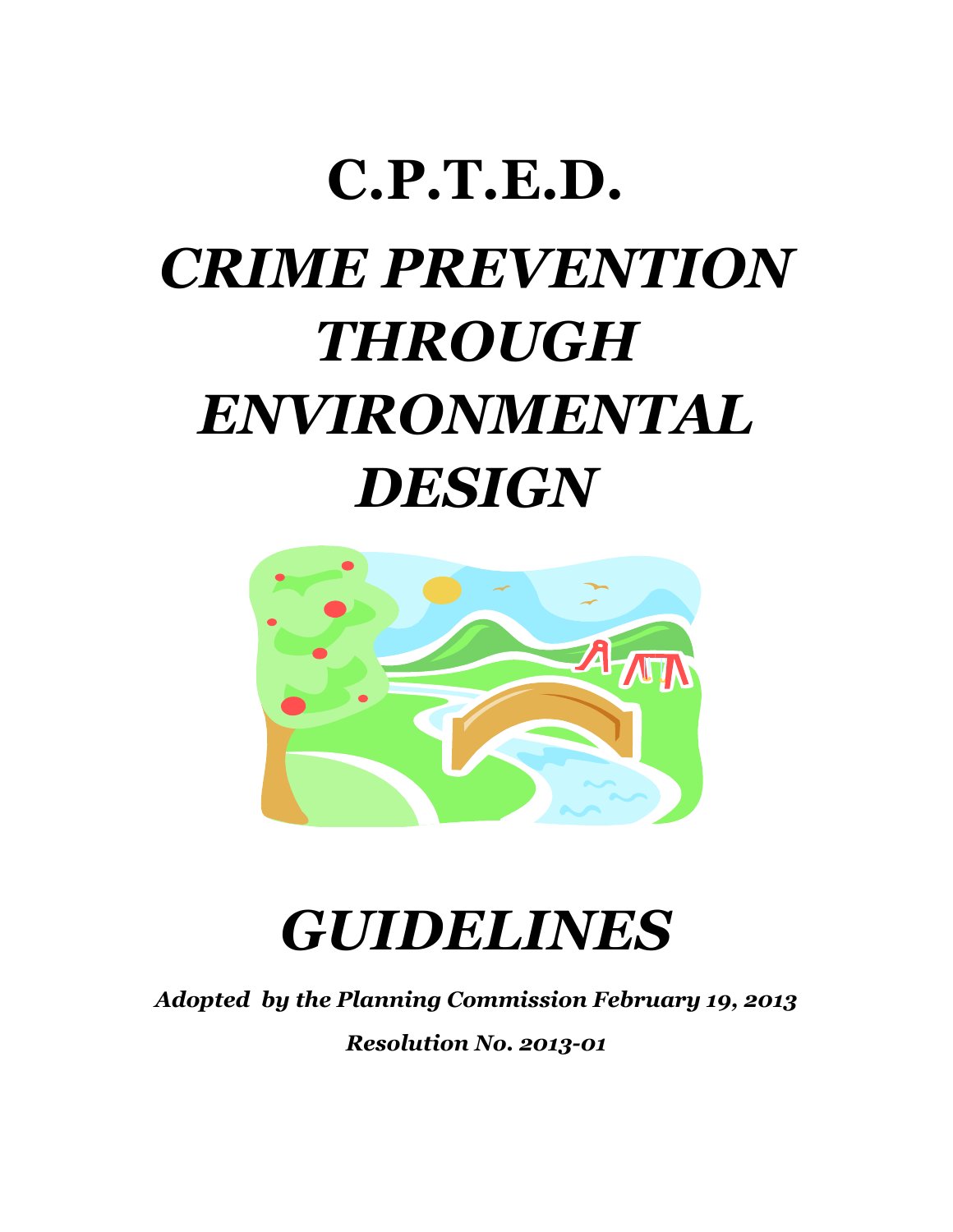## **Crime Prevention through Environmental Design**

Crime Prevention through Environmental Design, also known as "CPTED", is an idea that the proper design and effective use of the built environment can lead to a reduction in the fear and incidence of crime, and an improvement in the quality of life. In other words, a well-designed site lessens the likelihood of it being targeted for a crime.

Crime Prevention is defined as the anticipation, recognition and appraisal of crime risk and the initiation of some action to remove or reduce this risk. CPTED takes crime prevention one step further by studying site design and working with the development community and public development agencies to create safer designs in new and existing developments. The best time to apply this approach is in the design phase, before a building or neighborhood is built. You can also successfully apply it later, by retrofitting an existing development.

The following guidelines were prepared by the City of Fontana Police Department and Community Development Department for use as a tool for planners and design professionals to build a "Quality Physical Environment" with the idea of reducing opportunities for crime to occur.

### **Purpose of CPTED Guidelines:**

- $\triangleright$  To inform developers, design professionals and the public of CPTED principles during the initial planning stages of a development.
- $\triangleright$  To promote active crime prevention strategy for new and existing development.
- $\triangleright$  To make members of the Development Community and City Staff aware of Crime Prevention through Environmental Design (CPTED) standards and implement creative design solutions whenever possible.

Effective implementation of CPTED guidelines depends on understanding the design and planning process. This process includes the sequence of planning procedures and the timing of various decisions, the decision making body, and how to incorporate CPTED principles into the development process. In addition, the ability to make use of CPTED principles depends also on the information available.

#### **Disclaimer:**

**The application of CPTED concepts and strategies is site specific.**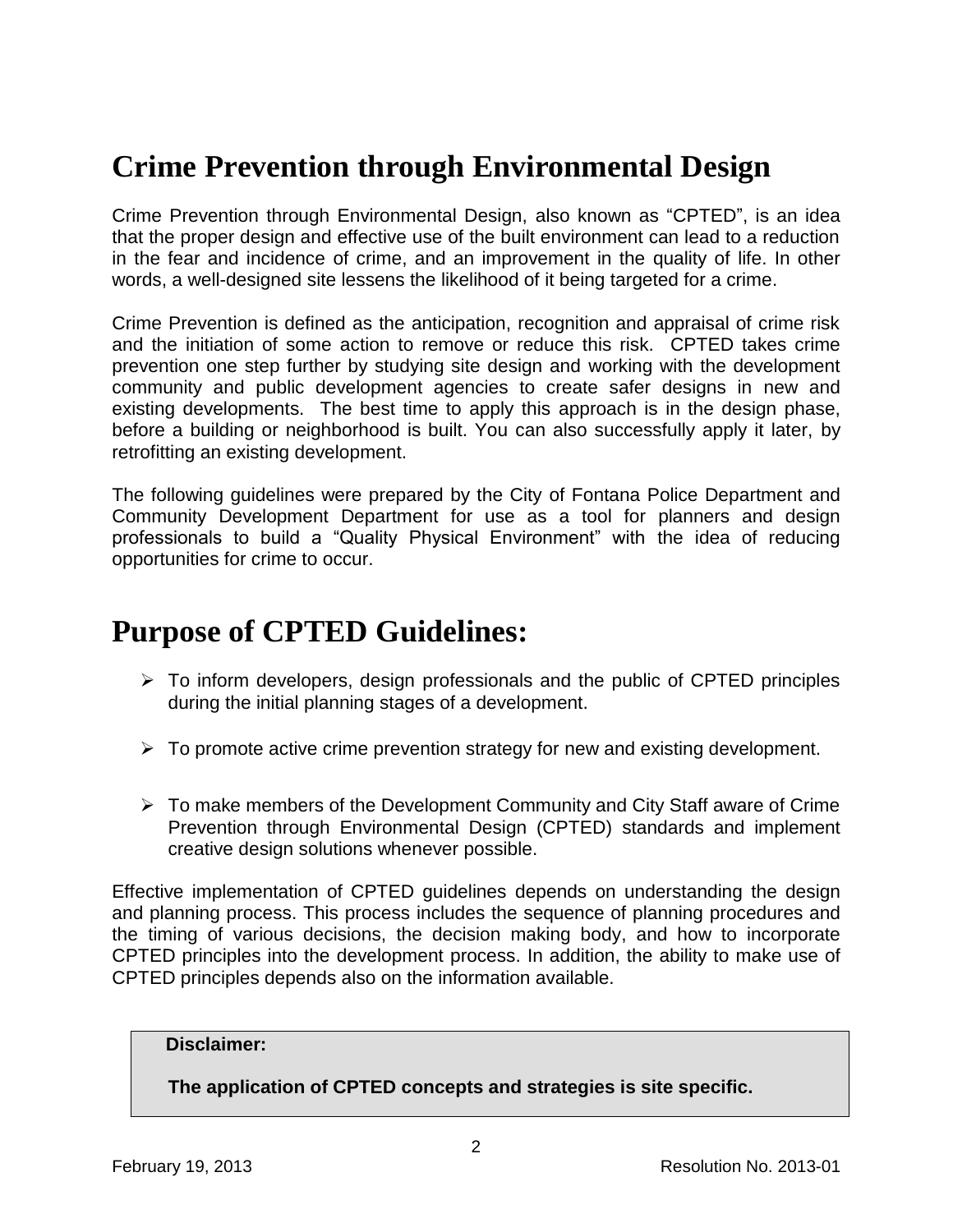## **CPTED STRATEGIES:**

CPTED is based on four basic interrelated principles:

- Natural Surveillance
- Natural Access Control
- Territorial Reinforcement
- Maintenance and Management

These principles work together to create safe environments. In these guidelines, the principles have been identified separately for convenience and clarity of understanding. Each principle in turn generates a list or group of specific design criteria that can be incorporated when designing project plans.

When designing or redesigning a project the following should be considered when applying the four principles.

**Context:** All projects must be viewed in relation to where the project is built and how both the built and natural environment are used. Project space should be designed in a manner that addresses the way the legitimate users will use the space, and what legitimate users bring to the space. Example: Projects built on hillsides may be able to utilize the natural landscape in the site layout to incorporate Natural Surveillance principles. Conversely, projects built in dense urban areas may have to design Natural Surveillance principles into the building design and floor plan.

**Design Conflict:** Two incompatible activities located next to one another and are forced to compete for the same space cause conflict. Example: Locating a tot lot for toddlers next to a skate board park designed for teenage users can provide opportunity for older kids to loiter around younger children. This may cause the younger children, and their parents, to feel intimidated or unsafe, even though no direct threat is intended.

**Unassigned Space:** When a site is built with spaces that have no assigned purpose and no one to exercise control over them, an opportunity exists for nefarious activity to occur. Such space lacks the physical and social cues that suggest how the space is to be used or who should control it, and subsequently can become attractive to criminal activity. Example: Trash enclosures set away from building or perimeter walls create remote areas where undesirable activity can occur away from public view.

Other issues that should be addressed when designing a site or use in an area include:

- **Designation:** What is the intended use of the area? What behavior is allowed?
- **Definition:** Are there physical limitations to the area or site? Are borders between the area and public spaces defined? Is it clear which activities are allowed where?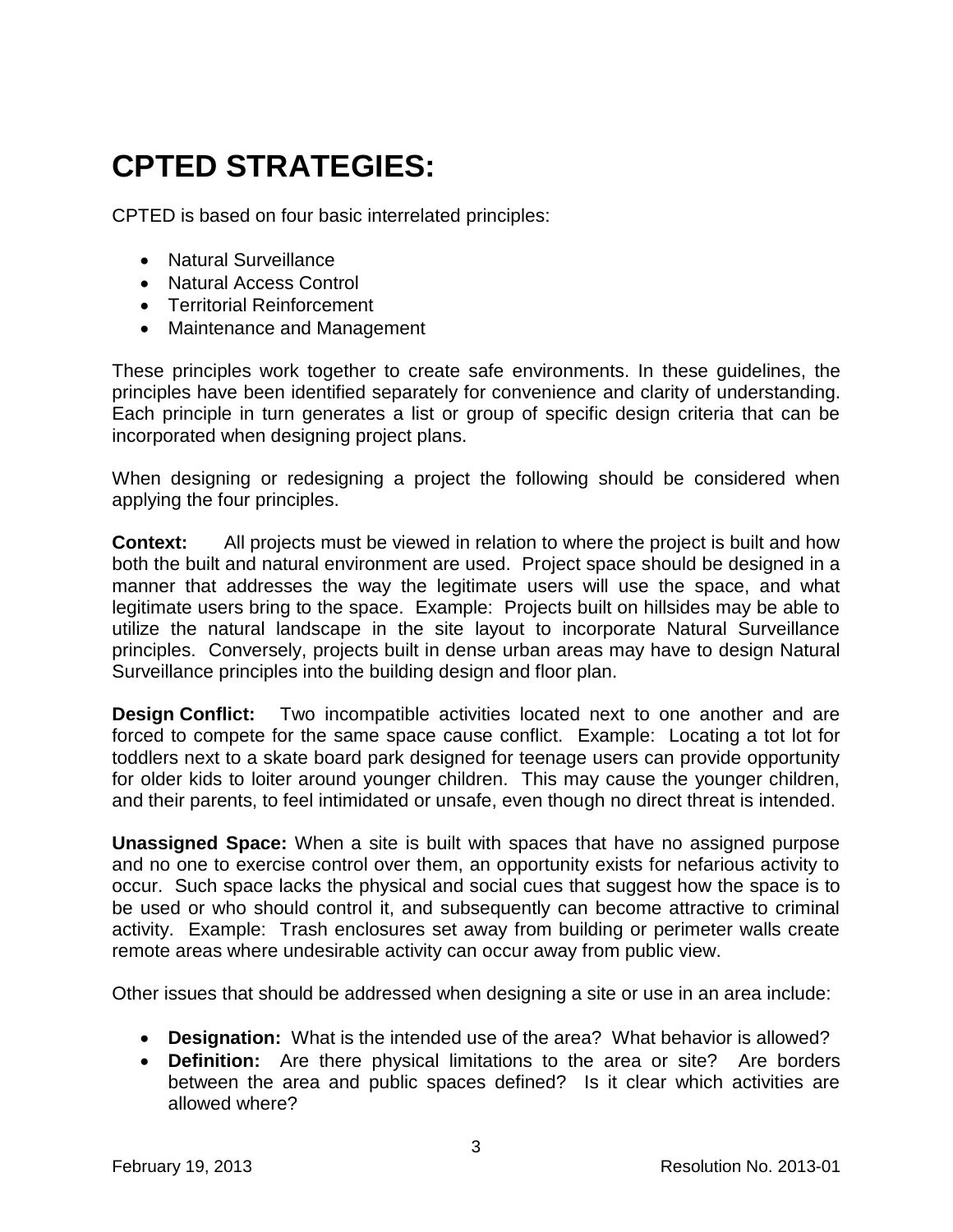**Design:** Does the physical environment safely and efficiently support the intended use?

Early consideration of CPTED principles and incorporating them into a project's design enhances the quality, usefulness, and safety of the built environment beyond just designing for the most efficient layout. A properly designed project can ensure that it will be used safely for its intended purpose.

#### **Natural Surveillance:**

Natural surveillance is a CPTED principle directed at keeping legitimate users and potential intruders under passive observation. It utilizes design features to increase the visibility of a property or building by human activity.

For example, the proper placement and design of windows, lighting, and landscaping increases the ability to allow for maximum visibility. This provides the opportunity to challenge inappropriate behavior or report it to the police or the property owner when observed. When natural surveillance is used to its greatest advantage, it maximizes the potential to deter crime by making the offender's behavior more easily noticeable to a passing individual, casual observer, or police patrol car.

Natural surveillance provides a good visual connection between residential and/or commercial units and public environments such as streets, common areas, parks, sidewalks, parking areas and alleys.

#### **Natural Access Control:**

Natural access control is a CPTED principle used to decrease the opportunity for criminal activity by creating physical elements and cues in the design to keep unauthorized persons out of a particular place if they do not have a legitimate reason for being there. Natural Access Control can be accomplished by the placement of entrances, exits, fencing, landscaping and lighting to provide a physical guidance to people coming and going from one space to another.

Natural access control provides clear boundaries between public, semi-public, and private areas. These boundaries are needed at entrances to office buildings, residential buildings, shops, parking lots and garages to define the areas appropriate for legitimate users and inappropriate for unauthorized person. Boundaries can be established by signs, walls, fences, landscaping, and pavement treatments.

#### **Territorial Reinforcement:**

People naturally protect a territory that they feel is their own, and have a certain respect for the territory of others; clear boundaries between public and private areas achieved by using physical elements to "personalize" a space. Such elements as fences,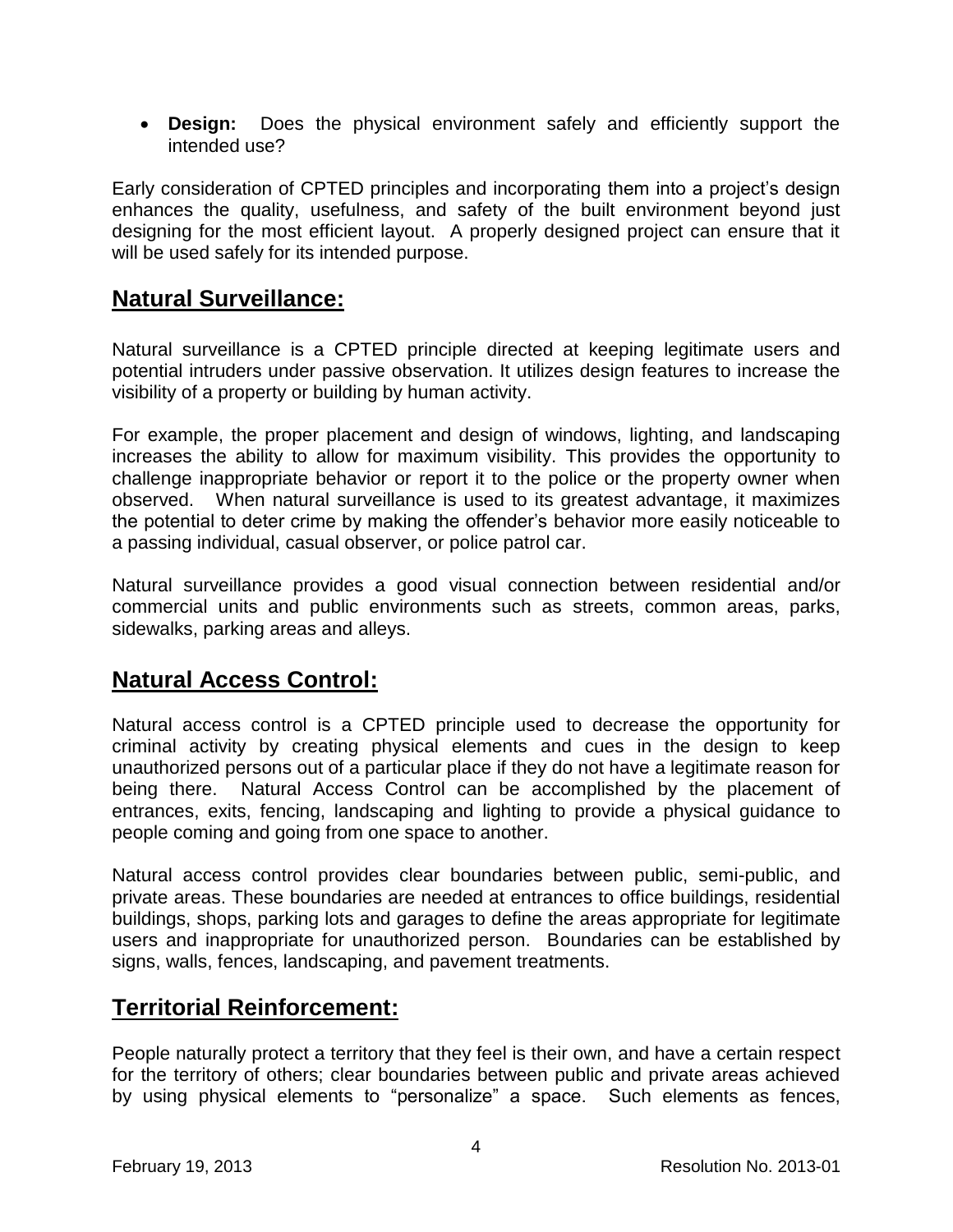pavement treatment, art, signs, gardens, proper maintenance, and landscaping are ways to express ownership. The concept of territorial reinforcement suggests that physical design can create or extend a sphere of private or semi-private space. Potential offenders perceive that territorial influence. For example: Low walls, landscaping and paving patterns clearly defining the space around a private unit's entry belongs to (and is the responsibility of) the residents of the unit.

"Defensible Space" is another way of describing this strategy, which involves creating recognizable public, semi-private and private zones. These zones can be defined as:

- **Public zones** are generally open to anyone and best-suited to natural surveillance approaches to create a safe environment.
- **Semi-private zones** create a buffer between public and private zones and may serve as common use spaces, such as common interior courtyards. Although accessible to the public, separation is provided by using design features, such as landscaping, that establish definite transitional boundaries between public and semi-private zones and private zones.
- **Private zones** are areas of restricted entry. Access is controlled and limited to specific individuals or groups. A private residence is a clear example of a private zone.

#### **Maintenance and Management:**

Lastly, care and maintenance allows for the continued use of a space for its intended purpose. Deterioration and blight indicate less concern and control by the intended users of a site and indicate a greater tolerance of disorder. The more dilapidated an area, the more likely it is to attract unwanted activities. Proper maintenance protects the public health, safety and welfare in all existing structures and premises either residential or nonresidential, by establishing minimum requirements and acceptable standards.

Maintenance and management need to be considered at the design stage, as the selection of materials and finishes will impact the types of maintenance treatment that can be sustained over time.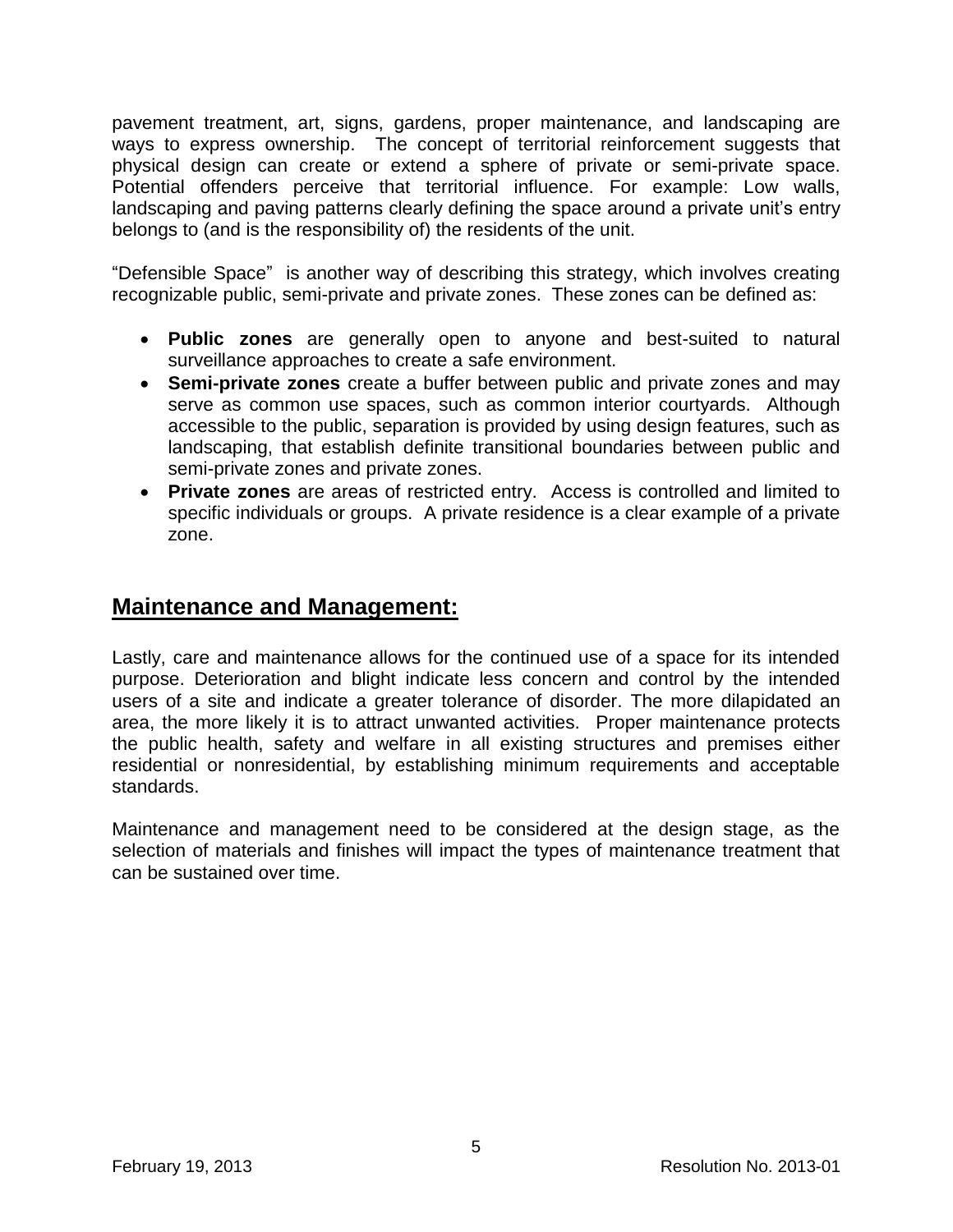## **Glossary of Terms:**

**Activity Generators-** features that tend to create (generate) activity. Activity generators include everything from recreational facilities in a park, to educational and cultural facilities, and everyday amenities such as retail outlets.

**Barrier Plant**-also known as hostile landscaping: a plant or landscaping that consists of dense structure and foliage that is thorny or has needles.

**CPTED:** means Crime Prevention through Environmental Design.

**Balcony.-**An outdoor platform construction that projects from the wall of a building and is surrounded by a railing; the balcony shall be functional and usable and shall not be substituted with a Juliet Balcony.

**Bench window seat** -A bench or similar seat built into a window recess as in the recess of a bay window.

**Common Area – (Commercial)-**The area within a shopping center or business park which is not designed for rental to tenants and which is available for common use by all tenants or groups of tenants and their invitees. Examples: parking and its appurtenances, sidewalks, landscaped areas, public toilets, and service facilities.

**Common Area – (Residential)-** Area within a residential development which is not designed as a residential building site, which is owned in common by homeowners/residents/tenants in the development, and which is available for common use or enjoyment by all property owners/residents/tenents in the development and their invitees. Examples: recreation areas, clubhouses, landscaped areas, open space areas, and natural areas.

**Dead Spaces** – Spaces that are usually concealed from view that can be used as hiding places or for concealing criminal acts; areas that are empty with no apparent use.

**Dual Walls-** also known as "double walls"

**Dual Wall Gap-** the space created between dual walls (double walls)

**Fence-** An artificially constructed barrier, such as wooden posts, concrete, iron, etc., used as a boundary, means of protection, privacy screening or confinement. This does not include natural barriers such as hedges, shrubs, trees, or other natural growth.

**Foot-candle-** A unit of measure of the intensity of light falling on a surface equal to one lumen per square foot.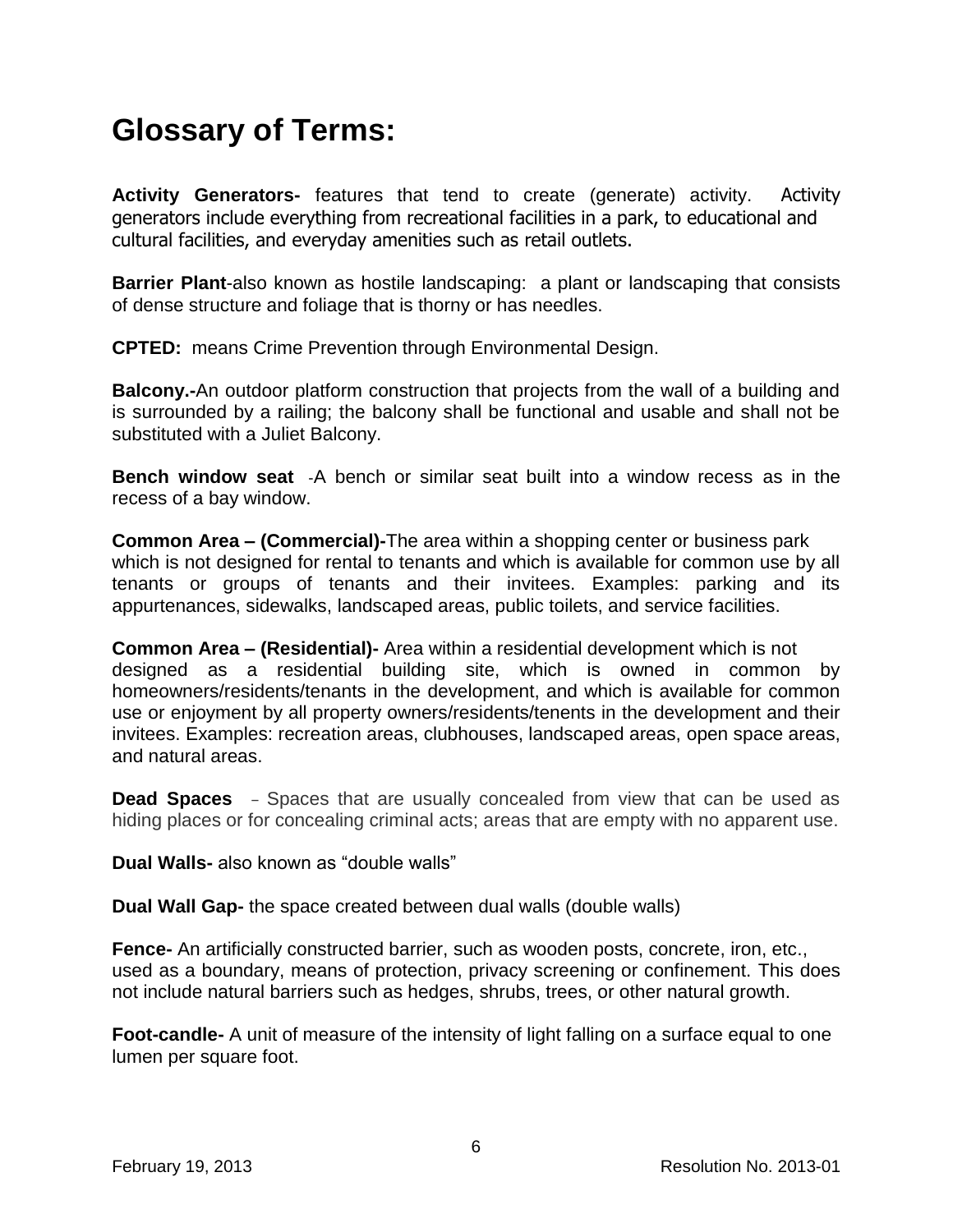**Habitable Area-**The interior area of a dwelling unit which may be occupied for living purposes by humans. Habitable area does not include a garage or any accessory structure.

**Habitable Room-** any room usable for living purposes, which includes working, eating, cooking or recreation, or a combination thereof. A room designed and used only for storage purposes is not a "habitable room".

**Juliet Balcony-** A **balconet** (or **balconette**) used as a decorative architectural feature only and does not substitute as a usable balcony as required for surveillance purposes.

**Neighborhood Dwelling Cluster-**Attached or detached dwelling units are grouped relatively close together, leaving open spaces as common areas. The space between clusters usually is allocated to pedestrian circulation and cooperative recreational use. This pattern normally results in a higher density of land use than that of a conventional subdivision layout.

**Open View Fencing-also known as view fencing. Where fencing is proposed along** public frontages of nonresidential and multifamily projects, such fencing shall be open view unless otherwise required to be solid for noise attenuation, fuel modification areas for fire hazards, or other mitigating measures as deemed suitable. Open view fencing shall also be recommended when located adjacent to open space areas.

**Paseo-** A connecting walkway that links streets and parking areas, open plazas, courtyards, and residential and business uses within an urban center.

**Perimeter fencing-**A perimeter fence is a structure that circles the [perimeter](http://en.wikipedia.org/wiki/Perimeter) of an area to prevent access.

**Privacy fencing** is the use of [fences](http://en.wikipedia.org/wiki/Fences) to protect [privacy,](http://en.wikipedia.org/wiki/Privacy) usually by preventing outsiders from seeing onto a property.

**Setback-**A minimum horizontal distance between the building line and the lot line; or when abutting a street, the minimum horizontal distance between the building line and the ultimate right-of-way line.

**Shopping Center** *or* **Commercial Center-**A commercial development or group of commercial establishments, primarily of a retail nature, planned, developed, managed and maintained as a unit, with common landscaping, amenities, and off street parking provided to serve all uses on the property.

**Widows Walk-**A small, railed observation platform built out from the roof.

**Zero Lot Line-**The location of a building on a lot in such a manner that one or more of the building's sides rest directly on a side lot line.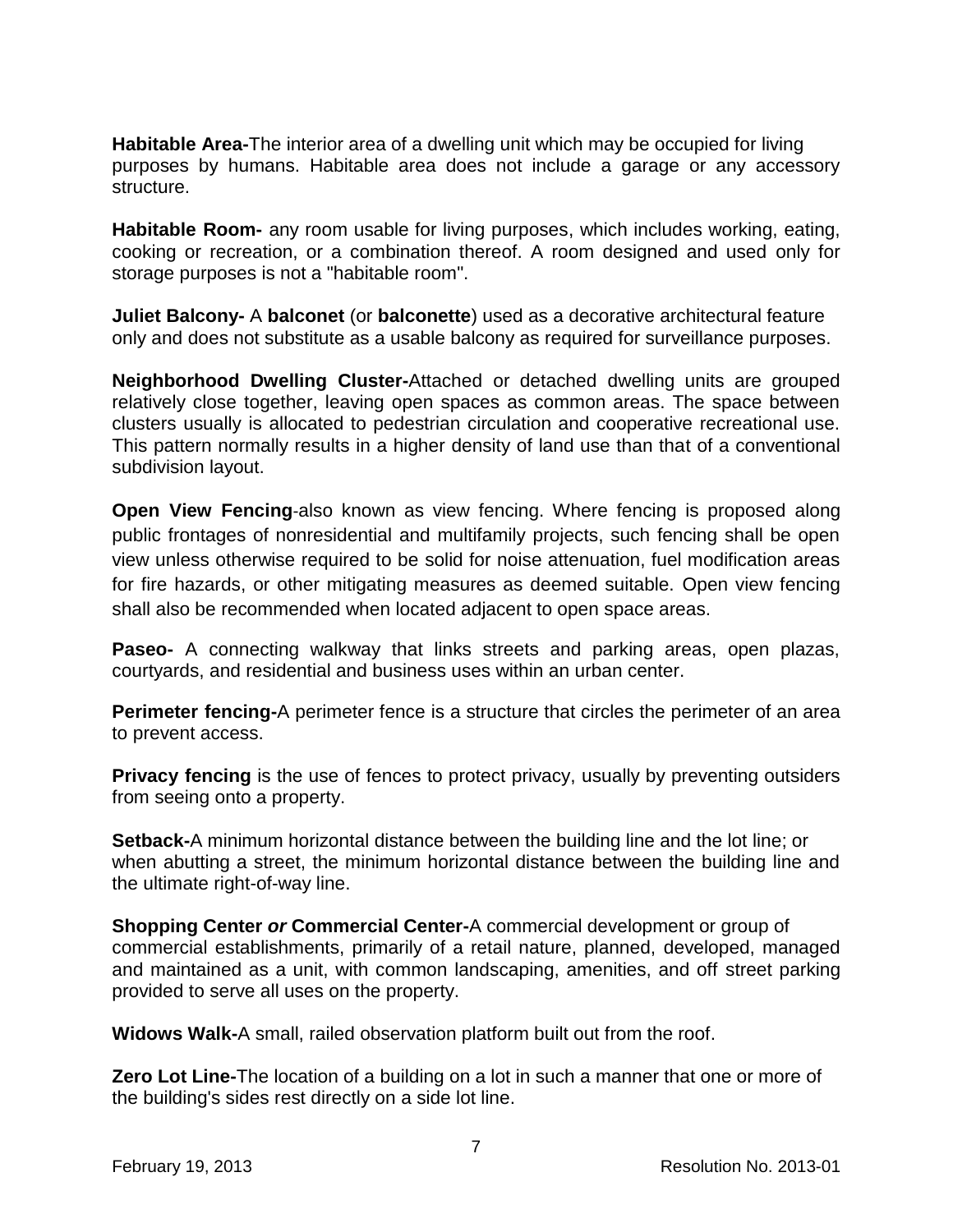## **Residential Design Standards:**

All elements of Crime Prevention through Environmental Design shall be incorporated into the site design. These elements include natural surveillance, access control and territorial reinforcement and shall be further explained during the Development Advisory Board process. The following CPTED design standards are required, where appropriate, of any proposed **Single Family Residential** development. All plans are evaluated on the totality of the design and an evaluation of risk factors in the community surrounding the proposed project at the Development Advisory Board (DAB) meeting. Additional mitigating measures not stated below may be required as deemed appropriate by the Police Department and Director of Community Development if needed these will be further expounded upon during the Development Advisory Board process.

#### **Natural Surveillance:**

- 1. All dwelling structures shall be visible from the street. Flag lots, or semi-flag lots, wherein the dwelling structure is not visible from the street, may not in all instances be supported by the Police Department as it may cause confusion and delay for emergency response vehicles.
- 2. Any proposed detention/infiltration/retention basin shall be visible from the street on at least one side. View fencing shall be utilized for enhanced natural surveillance into the basin area.
- 3. All parks, trails and/or paseos shall maintain a high level of natural surveillance, and shall be well lit. Trails and/or paseos which are secluded, hidden or proposed behind any dwelling unit are prohibited. Trails or paseos shall be a minimum of twenty (20) feet wide excluding any landscape setback requirement.
- 4. In any proposed development utilizing an alley-loaded, rear-loaded style dwelling units, or any dwelling unit product type which requires the use of a rear, alley-style street, a minimum of one balcony, second-floor deck, benchseat style, or large protruding window, shall be required for every third unit. This allows for enhanced natural surveillance within the alley-drive area, where otherwise there would not be any. This type of development encourages crime to occur due to the lack of natural surveillance in the alleydrive area.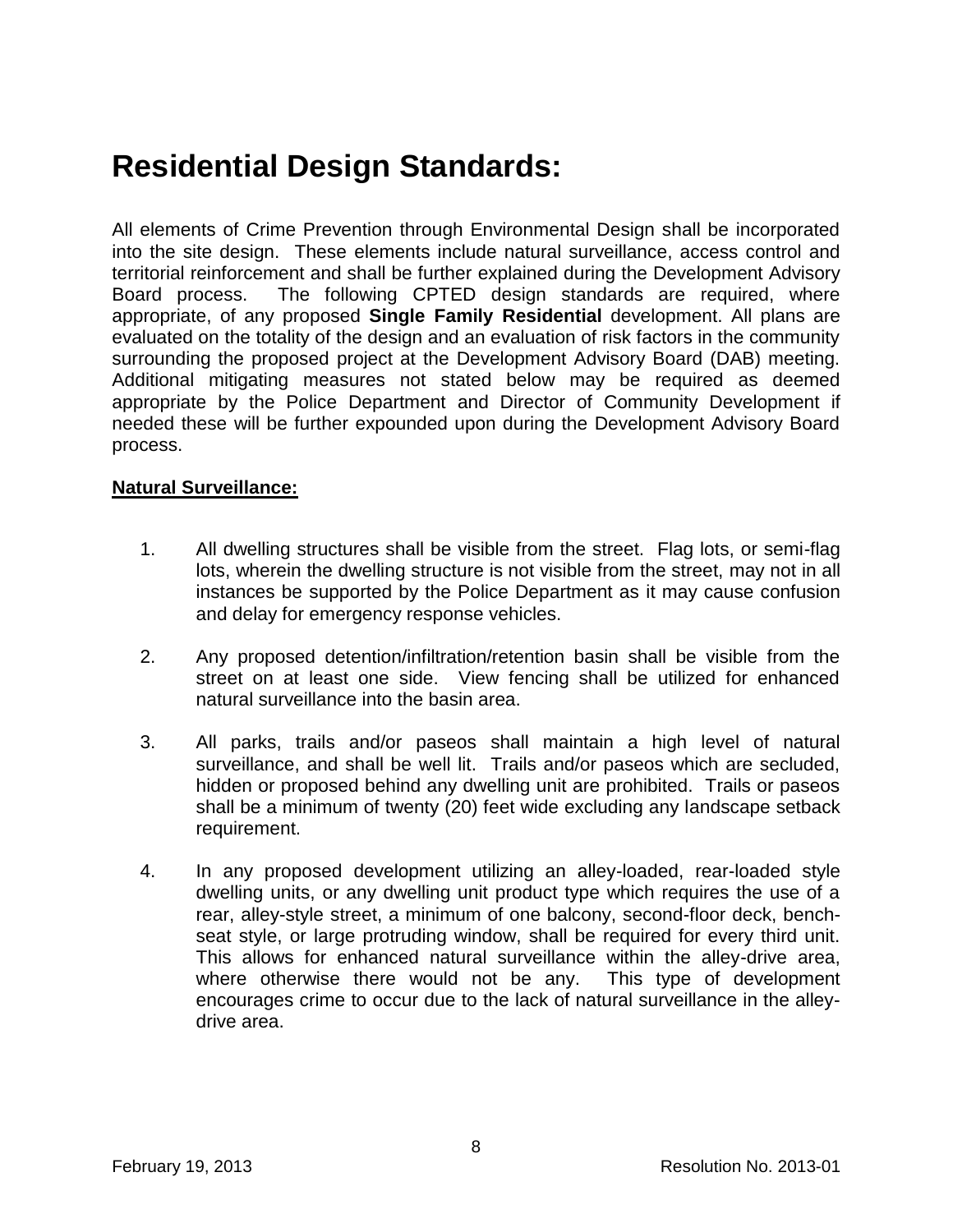#### **Territorial Reinforcement:**

5. Cul-de-sacs shall be designed as to not abut against walls with a roadway on the opposite side. This street design promotes various issues with long-term recreational vehicle parking, subjects jumping the wall during police pursuits, and other aspects of criminal activity.

#### **Maintenance and Management:**

- 6. Adhere to the Fontana Zoning and Development Code section 30-316 and 30-317 reference street frontage for vehicle parking.
- 7. "Double-walls" shall not be encouraged. Double-walls promote the collection of debris, are a public health and safety concern, and invite criminal activity. Adhere to the City of Fontana standard reference maximum wall height.

## **Multi-Family Design Standards:**

All elements of Crime Prevention through Environmental Design shall be incorporated into the site design. These elements include natural surveillance, access control and territorial reinforcement and shall be further explained during the Development Advisory Board process. The following CPTED design standards are required, where appropriate, of any proposed **Multi-Family Residential** development. All plans are evaluated on the totality of the design and an evaluation of risk factors in the community surrounding the proposed project at the Development Advisory Board (DAB) meeting. Additional mitigating measures not stated below may be required as deemed appropriate by the Police Department and Director of Community Development If needed these will be further expounded upon during the Development Advisory Board process.

#### **NATURAL SURVEILLANCE**

- 1. Design buildings so that entry doors and exterior doors are visible from the street or by neighbors. Whenever possible, buildings shall be configured around courtyards, gathering areas, and open spaces.
- 2. Install full-sized windows on all four facades of buildings to allow optimum surveillance. Locate windows so that surveillance of open spaces, footpaths, and secluded drive aisles is possible from frequently used rooms (habitable rooms) (i.e., living room, family room or kitchen only), without permitting close views from those areas.
- 3. Adhere to the City of Fontana's light standard of one foot candle for all common and/or activity areas, parking lots, walkways, entrances, exits,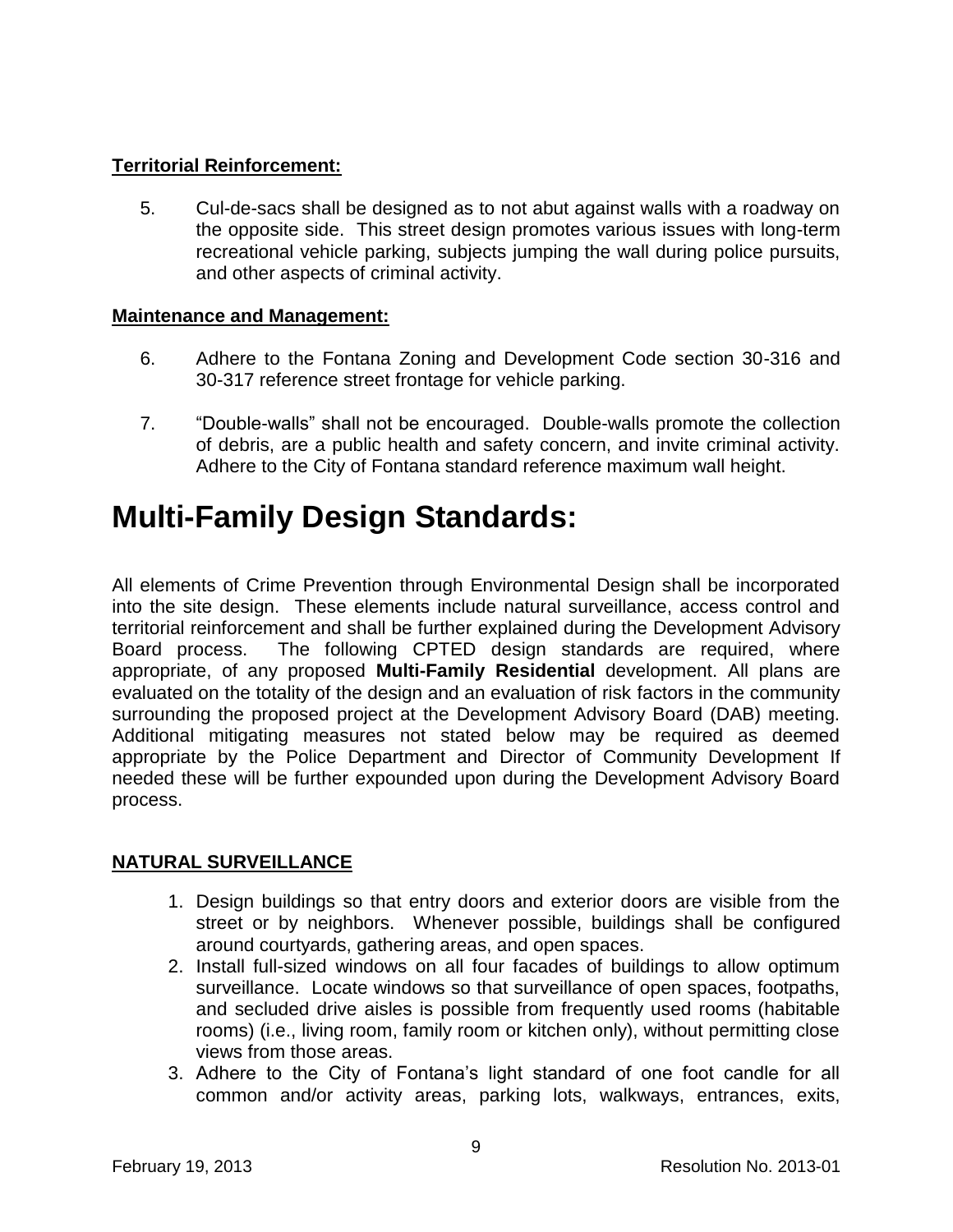perimeter fence-lines, and outdoor storage areas, for safety and security. All light fixtures (wall-mounted, pole lights and way-finding) shall be shown on the site plan. All exterior lighting shall be illuminated from dusk until dawn. All luminaries utilized shall have vandal resistant light fixtures. Metal halide or white L.E.D. type lighting shall be utilized for all pedestrian pathways for enhanced security and excellent color rendition. Low-level way-finding lighting, such as bollard lighting, is not required to utilize metal halide or white L.E.D. lighting.

- 4. In a development utilizing alley-loaded, rear-loaded or motor-court designed dwelling units (where garages are located on an alleyway or in a motor-court), a minimum of one usable balcony overlooking the alleyway or motor-court, is required for every three units for enhanced natural surveillance.
- 5. Dwelling units proposed with secluded, hidden and/or interior corridors do not offer any natural surveillance. This design style is strongly discouraged by the Police Department. If proposed, this design style shall require enhanced mitigating measures as directed by the Police Department during the Development Advisory Board review process.
- 6. Assign parking spaces to residents. Whenever possible, locate the spaces in sight of the resident's unit; however, the parking space numbering system shall not identify the dwelling unit that is assigned to the space.
- 7. Visitor parking should be clearly identified and distributed throughout the development and visible from nearby residences for good natural surveillance.
- 8. Site buildings so that the windows and doors of one unit are visible from another (although not directly opposite).
- 9. Each dwelling unit's entry door shall be visible and unobstructed. Hidden or secluded entry doors shall are prohibited.
- 10.Make parking areas visible from commonly used windows (i.e., living room, family room, kitchen, dining room) and doors.
- 11.All units should be equipped with individual laundry areas.
- 12.If common laundry facilities are present on-site, they shall be placed in highly visible, common areas, have large windows without coverings on as many sides as possible, be well illuminated both inside and outside, use coinless laundry systems, and be locked each night at 10:00 pm to avoid vandalism and disturbing nearby tenants. If tenant access is gained to the room via a key or card access system, a window shall be located on the entrance door to allow a view of the interior before entering. A clear line of sight (diagonal) from one interior corner to another is required.
- 13.Position recreation areas to be visible from many of the dwelling unit's windows (i.e., living room, family room, dining room, and kitchen) and doors and in central areas.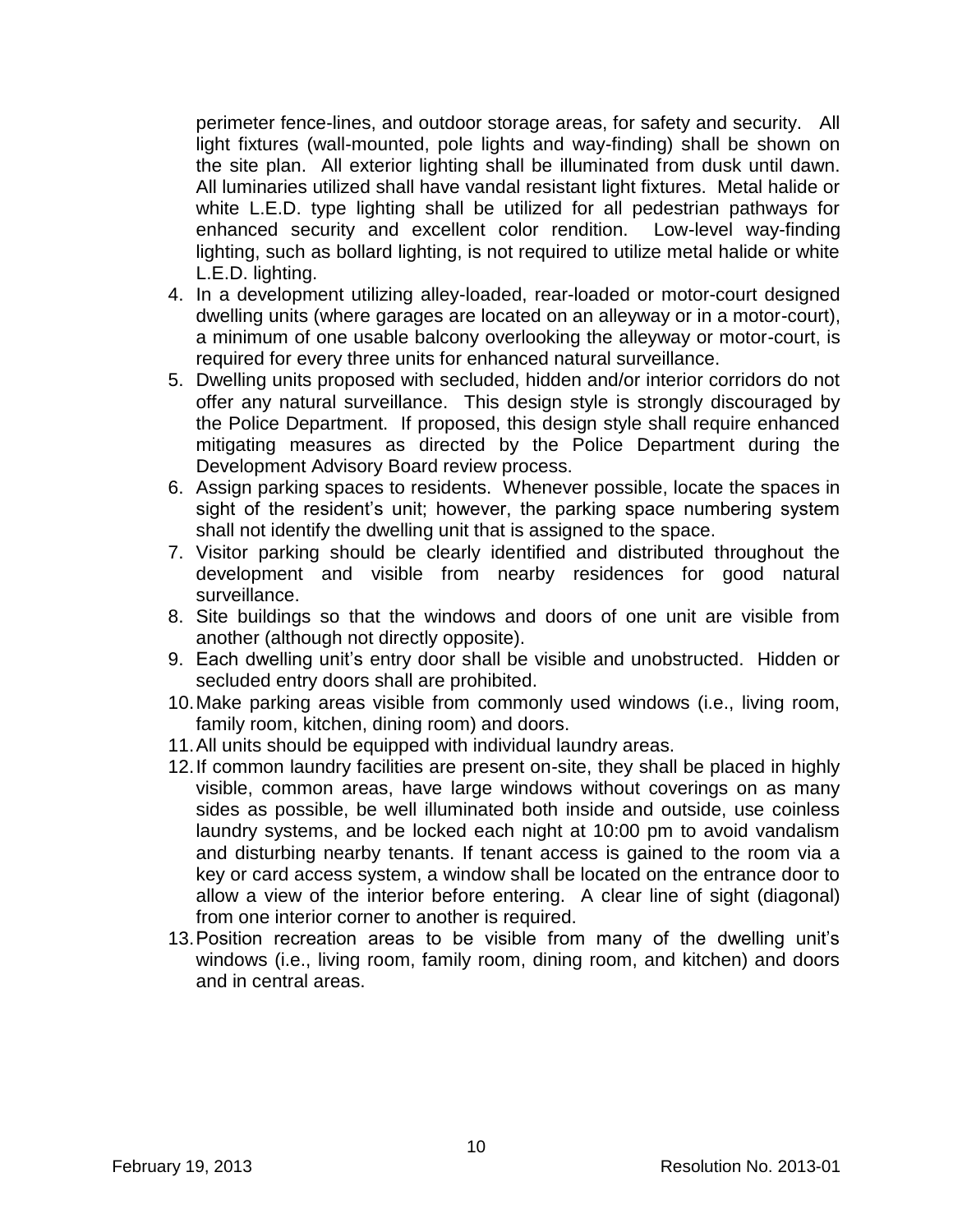- 14.Mailboxes shall be located in highly visible, heavily used areas, such as adjacent to the management office or community facilities to minimize the possibility of vandalism and theft. Mailbox kiosks shall not create any dead spaces or hinder natural surveillance. Mailbox facilities (including mail rooms, pedestrian pathways leading to, and areas behind kiosks) shall be well-lit with metal halide or white L.E.D. lighting, from dusk to dawn.
- 15.A building's stairwell shall be centrally located to the units served and should be open and visible from as many units or common spaces as possible. When necessary, enclosed stairways shall contain numerous windows or be designed with glass walls, so users (and potential trespassers) can be seen on the stairway from outside, and maintain good surveillance.
- 16.Place elevators close to main entrances with the entire elevator interior in view when the elevator doors open. The interior back wall shall be mirrored, and each elevator shall be equipped with a panic button. The elevator shall **not** have a "Permanent Stop" button installed. Glass backed elevators are strongly recommended for the safety and security of the users.
- 17.In developments with subterranean parking garages, a glass-backed elevator shall be a requirement.
- 18.Place playgrounds/tot lots in central, interior areas where they are clearly visible from unit frequently used windows (i.e., living room, family room, kitchen windows). Playgrounds/tot lots that require perimeter fencing shall utilize see-through, or view fencing and border vegetation should be designed and maintained so as not to block visibility into the area. Where younger children play areas are located adjacent to pools, or other areas requiring safety protection it should be fenced with auto closures that require adult operation.
- 19.Property should not contain areas which are not clearly visible from natural surveillance points that are frequently occupied (i.e., dead spaces between buildings or dead end areas in parking lots).
- 20.The distance between units facing each other across a common landscaped open space should be sufficient for outdoor use and gatherings, but should not compromise the privacy of individual dwelling units.

#### **NATURAL ACCESS CONTROL**

- 1. Perimeter fencing shall be decorative tubular steel (with or without pilasters), unless otherwise required by the Development Code or applicable Specific Plan.
- 2. The method of access control (gated and fenced) or the use of other design features should be based on an assessment of neighborhood risk factors.
- 3. The Police Department requires access into a gated complex. Installation of the Fontana Police Department's R.E.A.C.T. system (Rapid Emergency Access Control Transmitter) at all vehicle entry points is required.
- 4. When locking gates are required, use devices which automatically lock upon closing on common building entrances.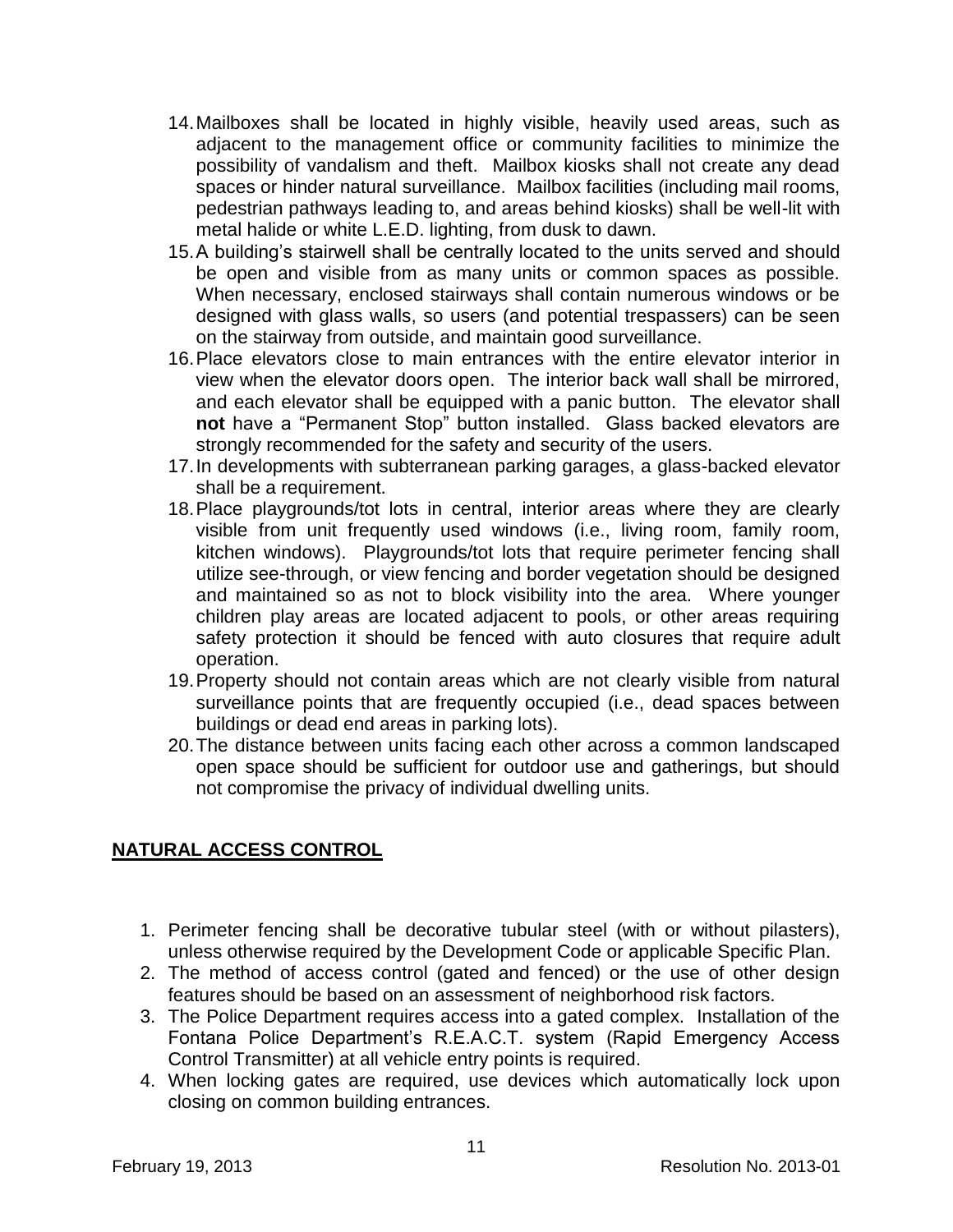- 5. Locate business office at or near main entrance area.
- 6. In mixed use projects, there should be a clear delineation between residential areas and areas set aside for other usage. Residential areas shall be secured by perimeter fencing and gating.
- 7. To ensure children's safety, separate parking and drive aisles from play areas by a physical barrier (low-level fencing and/or landscape) or the dwellings themselves.
- 8. Combination walls defined as tubular steel atop cement block is prohibited. Acceptable exceptions include:
	- a. Tubular steel atop a minimum six (6) foot cement block wall.
	- b. A minimum of six (6) feet tubular steel atop a subterranean cement block retaining wall.
- 9. For pedestrian gate access points along the perimeter fence-line, incorporate a celebrated entry point. A celebrated entry point is obvious and inviting. It would include items such as an oversized entry gate, decorative paving, increased lighting, increased landscape and other decorative features making it stand out from the basic fence-line.
- 10.Where practical, activity generators can also include workshops, and both indoor and outdoor recreation facilities, such as ball courts. These should be carefully positioned so that natural surveillance is provided from nearby units and completely separated from the tot lots.

#### **TERRITORIAL REINFORCEMENT**

- 1. Each dwelling unit entry shall incorporate a semi-private, delineated patio, and/or sufficient space for the resident to add personal items for his/her defensible space.
- 2. Community address numbers and complex numbers should be visible. Building numbers should be at least 12" in height and posted so they are readily visible from all approaching walkways and from the parking lot. Each unit shall have a number posted so it is readily visible from the walkway. Each breezeway should be posted with unit numbers or letters. All posted numbers shall be of a color that contrasts with the background and are visible during both the day and nighttime hours.
- 3. A locator map or directory should be posted at the site entrances. The directory should be located on the site so as to be easily and quickly identified and free from visual obstruction. The map should clearly indicate the dwelling numbering system, location of visitor parking, major community facilities and the management office. The directory should be internally illuminated, and should be illuminated from dusk until dawn. The directory should have vandal resistant glazing to minimize criminal damage and the structure should be weather resistant.
- 4. Where dwelling units must share a common entry path, no more than six units should share a single entry point. An example would be a three-story building where a pedestrian path leads to an entry point for two units on each floor.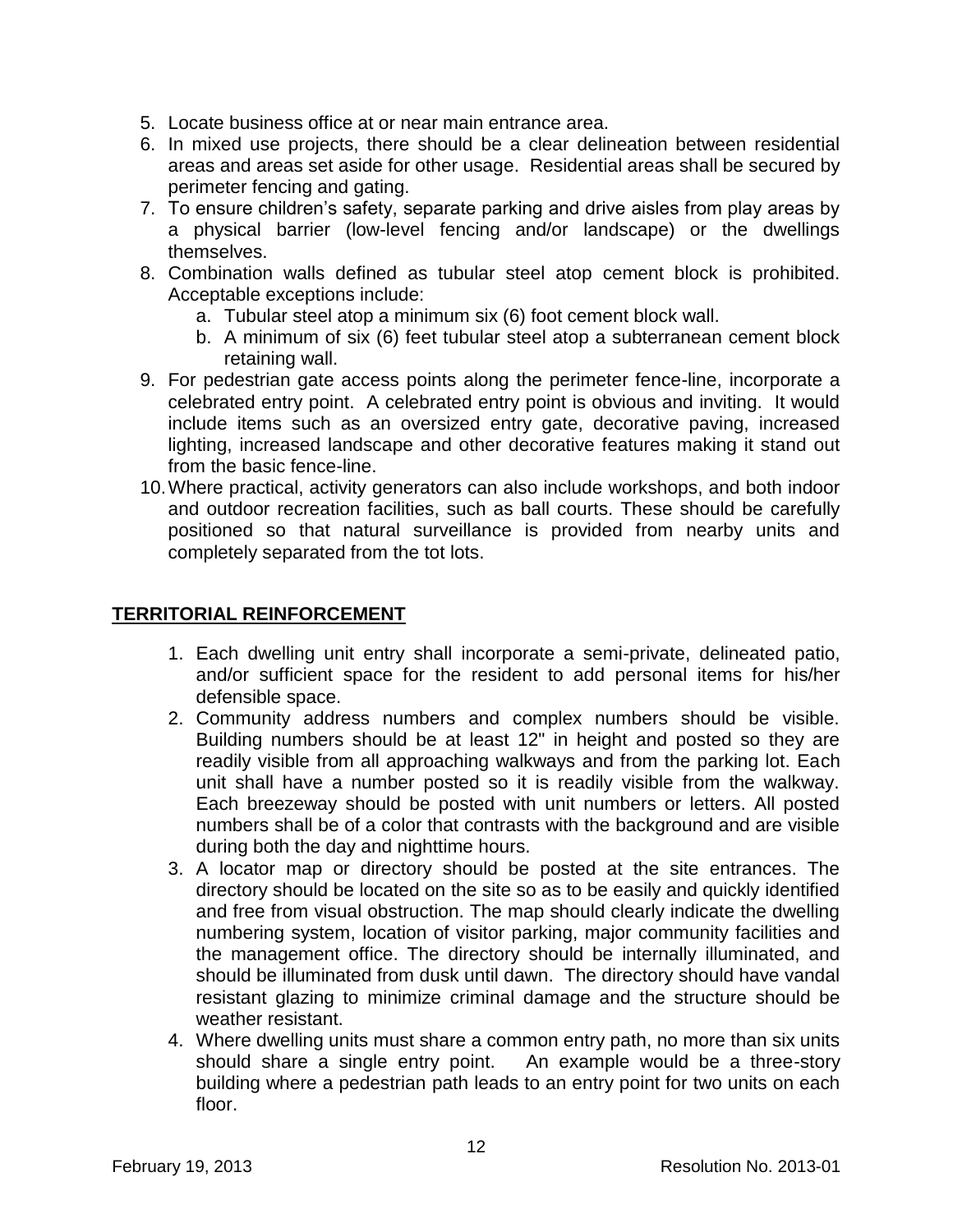- 5. The use of individual lockable garages instead of carports is preferred for tenant parking. Whenever practical, garages should be attached to the unit and have a connecting door into the unit. If carports are built, the interior of the carport should be visible from regularly used windows (such as a living room, family room, or kitchen) or other observation points (semi-private patio, balcony or amenity area).
- 6. If perimeter fencing is required for a specific project, tubular steel (a visually penetrable and physically strong material) shall be used. The fencing should be aesthetically designed, and painted to match the housing styles.
- 7. Boundaries between private and communal outdoor space should be clearly defined with physical barriers such as low-level fencing and/or landscape.
- 8. In any multi-family complex consisting of over 50 units, the design should incorporate a neighborhood dwelling cluster concept. Each "neighborhood cluster" should be architecturally distinctive, provide a variety of ageappropriate, separate amenities and be grouped around communal landscaped space. Larger clusters of up to 100 dwelling units may be acceptable if the neighborhood cluster contains significant amenities and has its own designated management personnel for each cluster. This concept would increase the chance that residents and managers would recognize each other and be able to identify persons that did not belong in the area.
- 9. The development should relate directly to the adjacent, existing neighborhood and should acknowledge the development's role as an integral part of the community.
- 10.Social meeting areas should be placed near building lobbies or along well traveled pathways. Avoid placing these rooms in out-of-the-way areas, or basement areas, where they will be ignored and poorly used.
- 11.Dwellings, walkways, and common areas should be arranged so that it's possible for neighbors to meet one another through the natural and daily use of the development (the placement of the mailbox kiosk for example).
- 12.Since low community tenure rate is an identified risk factor for increased crime, the police department strongly recommends significant amenities to increase the likelihood of a high tenure in the complex. Separate, ageappropriate activities to avoid territorial conflict, activity areas, barbeque and picnic areas that are well-maintained will increase the tenure rate for the site.
- 13.There should be opportunities for positive casual use of outdoors on the site. For example, provide well-designed, outdoor sitting areas or walking paths with exercise stations throughout the complex that are inviting to residents and encourage socializing.
- 14.Activity generators should be provided on site to encourage social events, and community festivities. These activities should not be deterred by the design, such as vehicle access roadways and parking that obstructs or detracts from an uninterrupted network of safe landscaped spaces for children and adults.
- 15.Provide opportunities for residents to add their own personal touches to their immediate environment; an example is articulated facades on the door entranceways so that they can add flower pots, and other items to beautify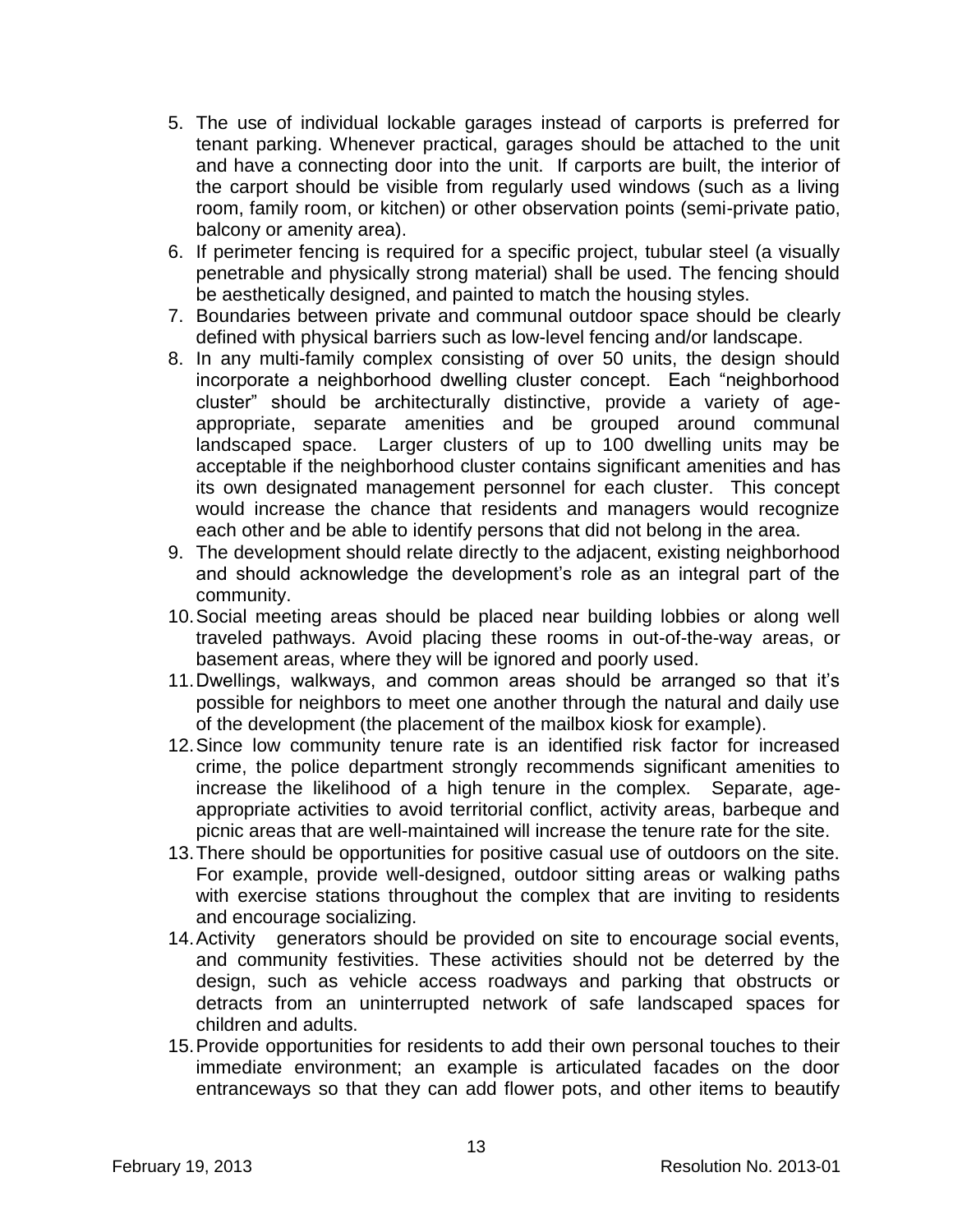their space. Avoid flat fronted, row house designs, or motel corridor type designs which offer no semi-private areas.

#### **MAINTENANCE AND MANAGEMENT**

- 1. The Police Department requires on-sight management personnel to ensure proper maintenance and upkeep of property.
- 2. All owners, managers, and on-site staff shall be trained and the property shall be certified through the Fontana Police Department's Crime Free Multihousing Program, and shall remain certified for the life of the development.
- 3. A cared-for environment can reduce the fear of crime. Areas that are run down and the subject of graffiti and vandalism are generally more intimidating than areas that do not display such characteristics.

## **Commercial and Industrial Design Standards:**

All elements of Crime Prevention through Environmental Design shall be incorporated into the site design. These elements include natural surveillance, access control and territorial reinforcement and shall be further explained during the Development Advisory Board process. The following CPTED design standards are required, where appropriate, of any proposed **Commercial or Industrial** development. All plans are evaluated on the totality of the design and an evaluation of risk factors in the community surrounding the proposed project at the Development Advisory Board (DAB) meeting. Additional mitigating measures not stated below may be required as deemed appropriate by the Police Department and Director of Community Development If needed these will be further expounded upon during the Development Advisory Board process.

#### **NATURAL SURVEILLANCE**

- 1. Every area of the development shall be visible either from the street or from a window within a structure. Unavoidable dead spaces, required setback areas, hidden/secluded areas, or uses which create intentional dead spaces, shall require additional mitigation measures which may include but are not limited to increased lighting, hostile landscape, security surveillance cameras, perimeter fencing and/or security gates, on-site security guards or other measures deemed appropriate by the Police Department.
- 2. When allowed by the Development and Zoning Code, and if appropriate for the proposed development, structures shall be placed on the property line to eliminate the dead space behind a structure typically caused by a required setback area.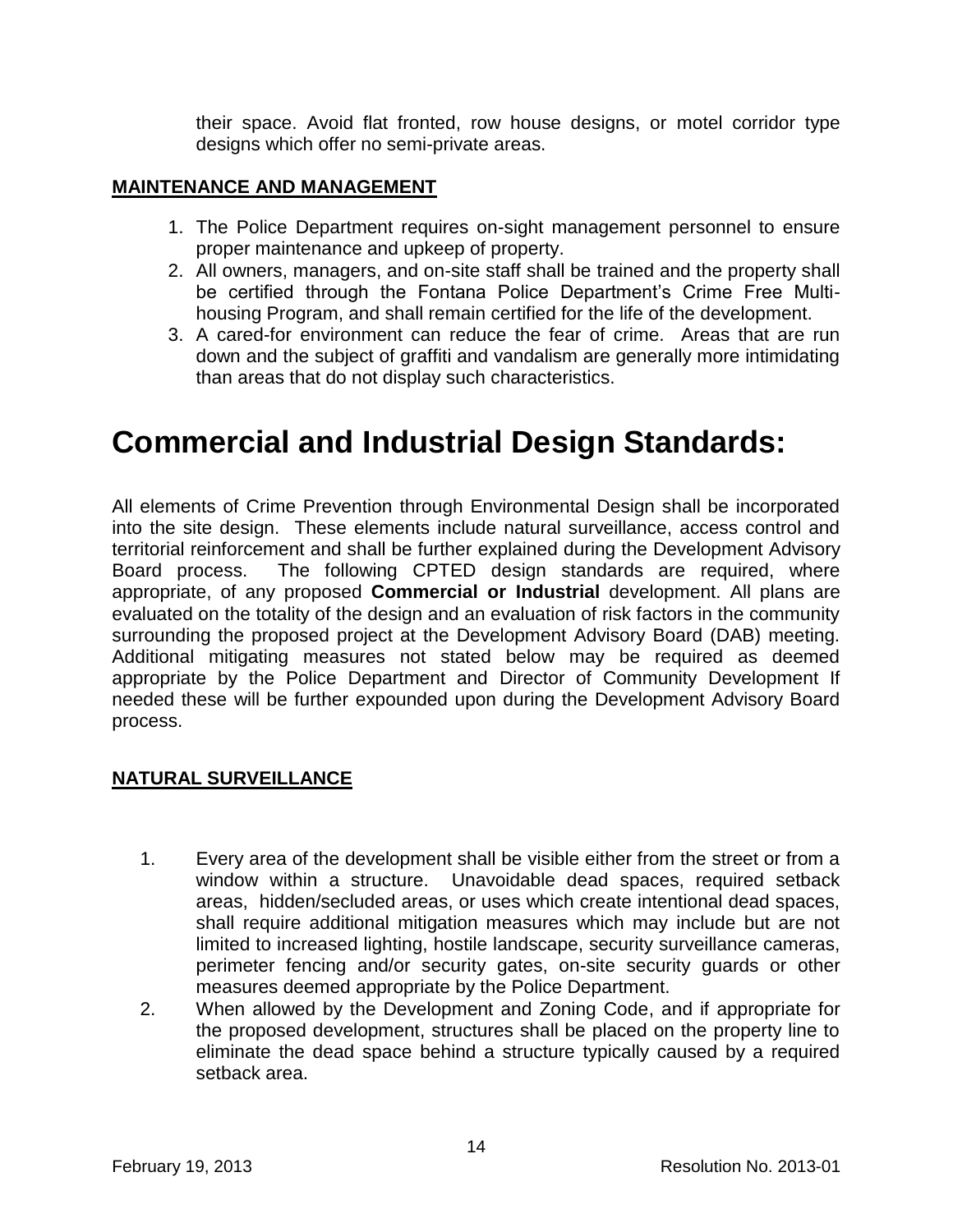- 3. Adhere to the City of Fontana's light standard of one foot candle for all common and/or activity areas, parking lots, walkways, entrances, exits, perimeter fence-lines, and outdoor storage areas, for safety and security. All light fixtures (wall-mounted, pole lights and way-finding) shall be shown on the site plan. All exterior lighting shall be illuminated from dusk until dawn. All luminaries utilized shall have vandal resistant light fixtures. Metal halide or white L.E.D. type lighting shall be utilized for all pedestrian pathways for enhanced security and excellent color rendition. Low-level way-finding lighting, such as bollard lighting, is not required to utilize metal halide or white L.E.D. lighting.
- 4. Secluded or hidden, interior corridors, either interior or exterior, shall not be permitted. An exception shall be made for uses which utilize said secluded corridors, (for example, a storage facility building) and mitigation measures shall be required and may include but are not limited to, increased lighting, security surveillance cameras, controlled access, on-site security quards or other mitigating measures deemed appropriate by the Police Department.
- 5. Trash enclosures shall be placed so the location does not create a dead space behind or next to the structure. Acceptable examples of proper placement of a trash enclosure are directly on a property line or attached to another structure.
- 6. The placement of utility equipment and trash enclosures shall not obstruct natural surveillance of common space areas.
- 7. Combination walls defined as tubular steel atop cement block shall not be permitted. Acceptable exceptions include:
	- a. Tubular steel atop a minimum six (6) foot cement block wall.
	- b. A minimum of six (6) feet tubular steel atop a subterranean cement block retaining wall.
- 8. Landscape shall not obstruct natural surveillance of entrances, exits, pedestrian paths, parking lots, windows, or common space areas. Trees should be trimmed at least 8 feet above the ground. Bushes should be trimmed to less than 3 feet in height, or where higher plants would not block any views, light, or provide hiding places.

#### **MAINTENANCE AND MANAGEMENT**

- 1. Protection against graffiti can be obtained by planting vines and thorny bushes next to the sides of buildings, walls, and other design elements that could be vandalized.
- 2. Graffiti-resistant paint or anti-graffiti coatings should be used on the sides of the building, walls, and any other design elements that could be vandalized. Murals on buildings, walls, and other design elements promote neighborhood pride and identity. They also help to deter graffiti.
- 3. Also, various protective films are available that can be installed on the outside of windows to prevent window damage from graffiti, knife gouging or scratching, and acid etching.